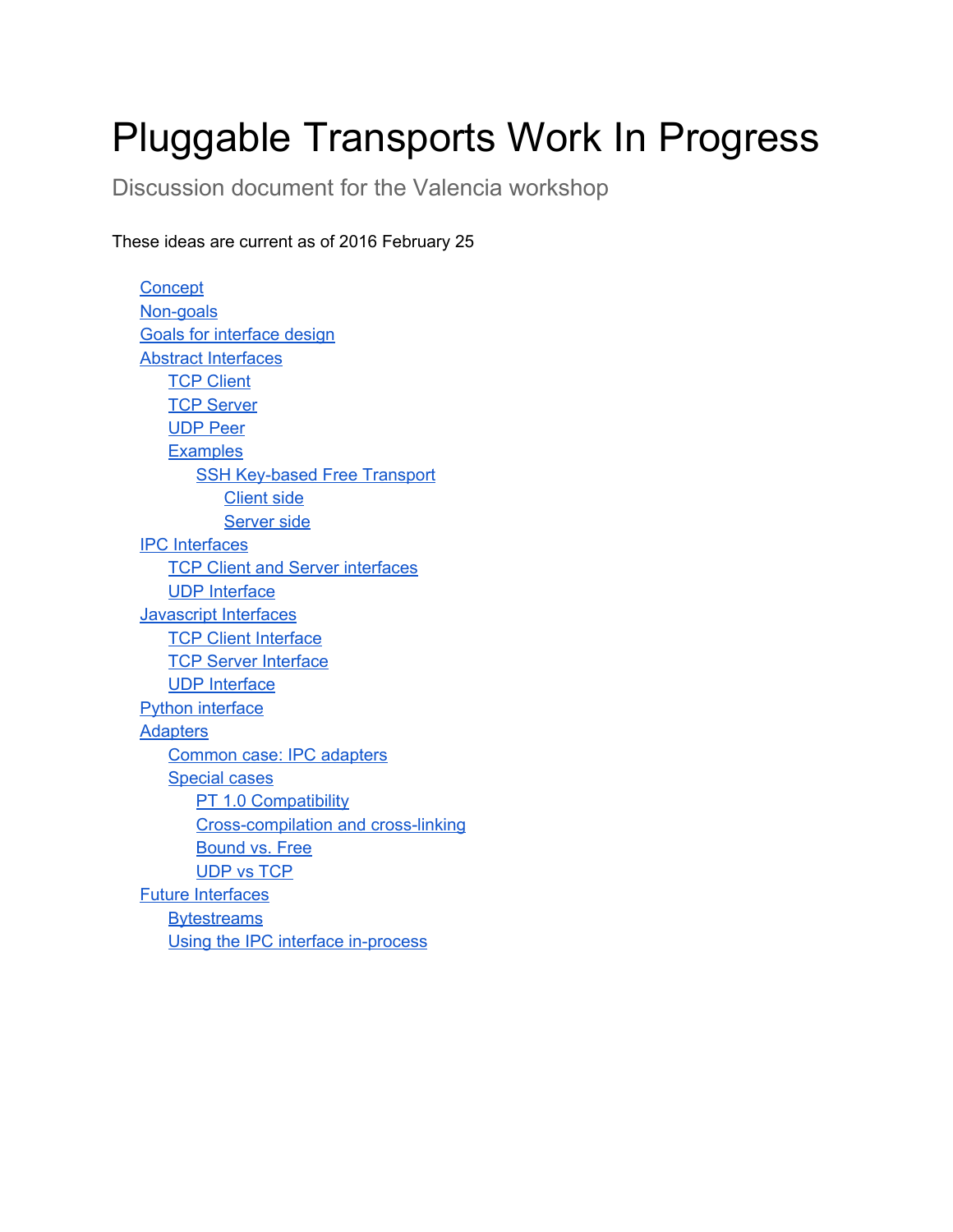## <span id="page-1-0"></span>**Concept**

Pluggable transports 1.0 is dominated by a single implementation (obfs4proxy) and a single client-application (Tor). For PT 2.0, we want to encourage a wider variety of independent transport implementations, and also meet the needs of a wider variety of applications.

Different transport implementations may most naturally provide different functionality, depending on their purpose. Different applications may most naturally consume different interfaces, depending on their needs.

Our goal for PT 2.0 should therefore be to define multiple distinct interfaces for supplying or accessing pluggable transport services. The PT community may then share "adapter" code that converts one interface into another, so that each application and transport may be written to its most natural interface, with a minimum of additional work.

This library of adapters will form the "implementation" of the PT 2.0 specification. Together with the documented interfaces, these adapters should enable software authors to write clients and transports that interoperate with the rest of the PT 2.0 ecosystem.

## <span id="page-1-1"></span>Non-goals

This document does not explain how to provide a directory of pluggable transports, or how to plug in new transports at runtime. That is an exciting possibility, but this document focuses on "compile-time" linking of transports into applications.

Some PT servers may employ a whitelist or blacklist of allowed destinations (e.g. only Tor nodes, only a specific localhost service). Ensuring that this restriction is appropriate for the application is outside the scope of this document.

## <span id="page-1-2"></span>Goals for interface design

We seek interfaces with the following properties

- Transport implementers have to do the minimum amount of work in addition to implementing the core transform logic.
- Transport users have to do the minimum amount of work to add PT support to code that uses standard networking primitives from the language or platform.
- Transport servers can either be *bound* to a specific service or *free* to proxy connections to a variety of destinations, with minimal changes to client, server, user, or protocol.
- Transports may or may not generate, send, receive, store, and/or update persistent or ephemeral state.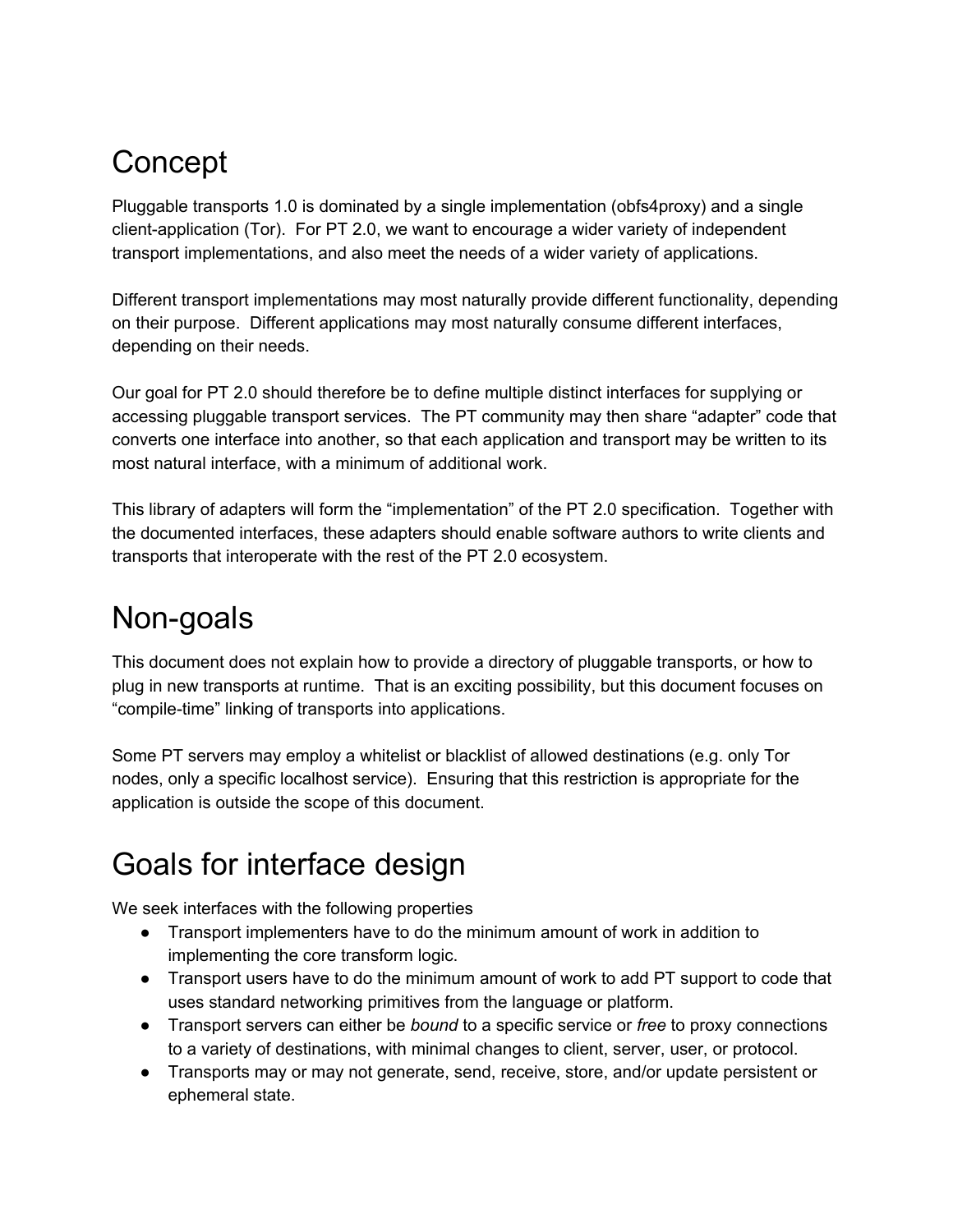- Transports that do not need persistence or negotiation can interact with the application through the simplest possible interface
- Transports that do need persistence or negotiation can rely on the application to provide it through the specified interface, so the transport does not need to implement persistence or negotiation internally.
- Applications should be able to use a transport client implementation to establish several independent transport connections with different parameters, with a minimum of complexity and latency.
- The interface in each language should be idiomatic and performant, including reproducing blocking behavior and interaction with nonblocking IO subsystems when possible.

## <span id="page-2-0"></span>Abstract Interfaces

These are high-level/pseudocode descriptions of the interfaces exposed by different types of transport components. Implementations for different languages and platforms may be radically different, so long as the functionality is ultimately equivalent. In some languages, the natural way to *provide* this functionality may be different from the natural way to *consume* it, so two language-specific interfaces may be required.

By convention, we use the term *opaque* to indicate a key-value map with string keys whose names are specific to each transport. Some common key names (e.g. "host", "port") may form a convention used by various transports where they make sense.

## <span id="page-2-1"></span>TCP Client

The basic TCP client interface consists of

- **Transport Factory**, which takes a read-only opaque argument (the **client configuration**) and returns a set of **Connection Factories**
- **Connection Factory**, which takes a read-only opaque argument (the **connection settings**) and produces a working connection similar to the environment's native TCP socket type
	- Labeled with a **connection factory type name**to distinguish it from other factories in the set.
	- If the transport is *free*, then the ConnectionFactory also requires an argument indicating the TCP **destination endpoint**.
	- The connection object is extended to have an additional **get stats**method

Advanced transports may also have additional mandatory or optional arguments to the **Transport Factory**.

• **local**: long-term local storage (e.g. a filesystem path or database object)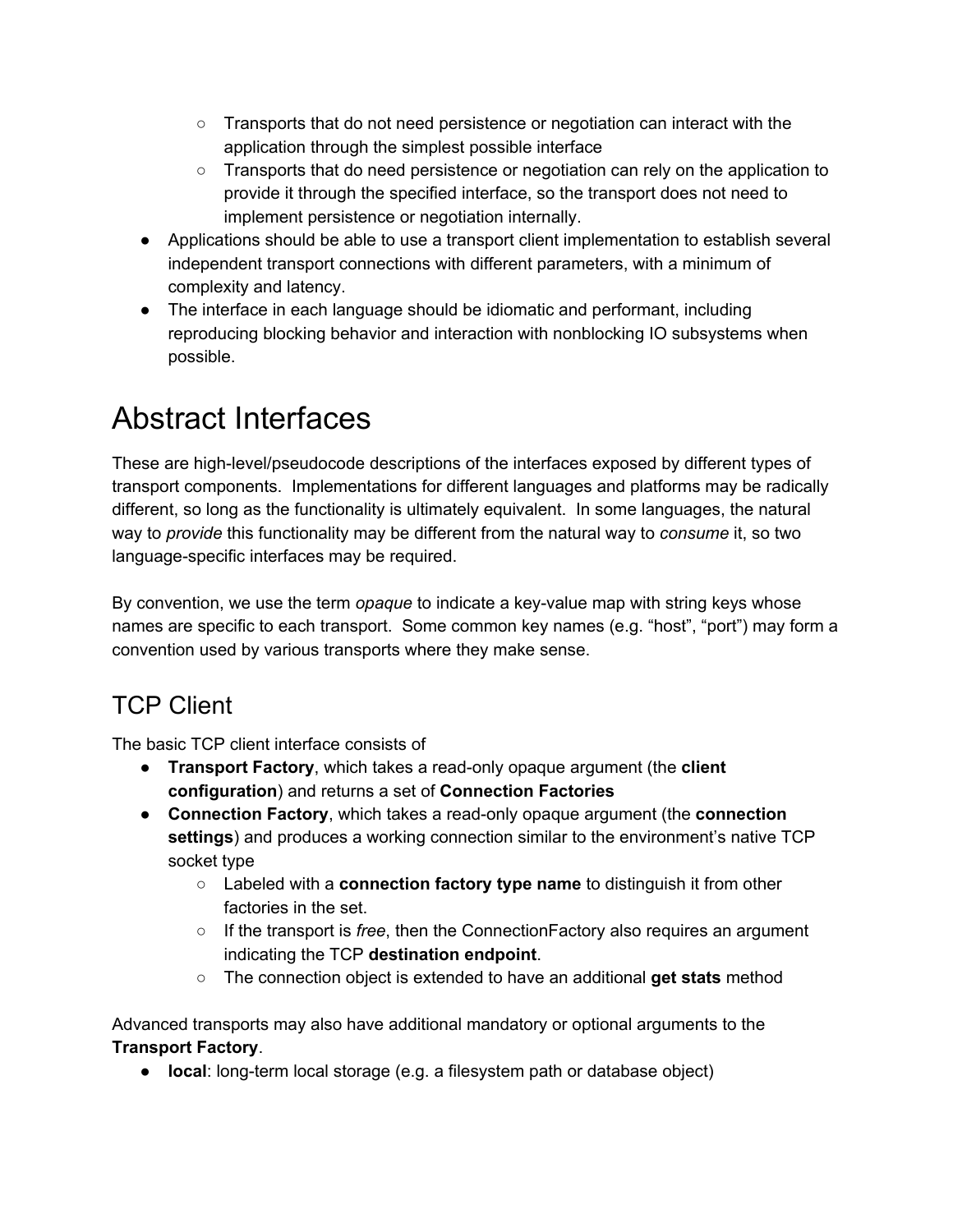● **signals**: a pipe for sending messages to the server, and receiving messages from the server, out of band. Transmission is unreliable, and may require significant manual action for each message (e.g. copy and paste into an e-mail).

## <span id="page-3-0"></span>TCP Server

Similar to the TCP client, there is a basic interface for stateless, non-negotiating clients, and a more advanced interface for transports with more complex needs. The basic interface is

- A **Server Factory**, with methods
	- **generate configuration**,which returns a pair of opaque objects: the **client configuration**and the **server configuration**
	- EITHER **listen**, which takes a **server configuration**and returns an object resembling a native listening server socket (plus **Server Manager**as a mixin)
		- TODO: What about forwarding a single local port?
	- OR **proxy**, which takes a **server configuration**and returns a **Server Manager**
- A **Server Manager**, which represents a live, listening server. Its methods include
	- **o stop server** (self-explanatory)
	- **get stats**, which returns connection statistics in a standard format

Advanced transports may require additional arguments to the **listen**or **proxy**methods:

- **local**: long-term local storage
- signals: a message-based pipe for sending messages to the client, and receiving messages from the client, out of band. Transmission is unreliable, and may require significant manual action for each message (e.g. copy and paste into an e-mail).

### <span id="page-3-1"></span>UDP Peer

Same as a free TCP Client with no connection settings (UDP is connectionless), but replace "server" with "other peer".

### <span id="page-3-2"></span>Examples

#### <span id="page-3-3"></span>SSH Key-based Free Transport

Consider a TCP transport for clients that uses SSH as the transport. This is a free transport, allowing connections to all hosts. Clients must authenticate to the server using their locally-generated public key. In this example, we consider this transport as part of a graphical desktop application.

#### <span id="page-3-4"></span>Client side

**•** The **client configuration** consists of the server's host, port, and the public key fingerprint. It might be distributed as JSON in an e-mail.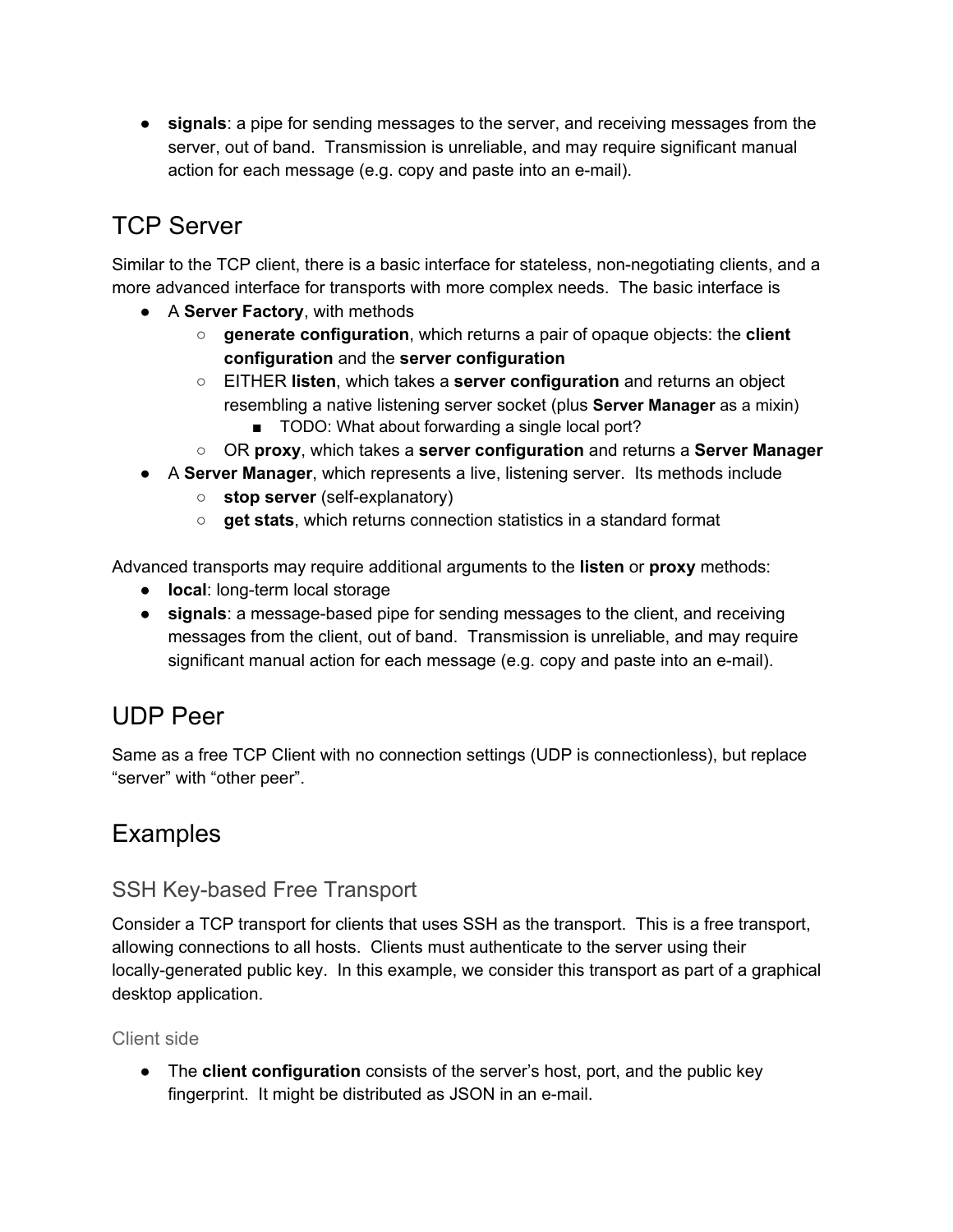#### ● The **Transport Factory**

- Checks if a key named "sshKey" is present in **local**.
	- If so, retrieve the "sshKey" value
	- Otherwise,
		- generate an SSH keypair
		- store it as "sshKey" in **local**
		- **•** emit a message on **signals** providing the client's key fingerprint
			- This causes the application to surface a notification requiring the user to pass a provided string to the server operator.
- Spawns an SSH client process with "ssh -D 54321" to create a SOCKS proxy on localhost
	- If the connection fails with an authentication error, retry every 10 seconds, on the assumption that the fingerprint hasn't yet been processed by the server operator
- The **connection settings**are empty
- The **Connection Factory**opens a socket through the localhost proxy on port 54321 to the specified destination endpoint

#### <span id="page-4-0"></span>Server side

The server side of this transport could be performed entirely manually by a sysadmin. However, a lightly scripted version that runs its own instance of sshd could work as follows

- The **Server Factory**starts a copy of sshd as an unprivileged user, bound to an external port but not accepting any connections
	- **get configuration**returns a JSON blob containing the system's public IP address, the port on which sshd is listening, and sshd's public key fingerprint
	- **proxy**configures sshd to allow proxy connections (still no shell access).
- The **signals** pipe receives clients' fingerprints and appends them to sshd's allowed-keys configuration file.

## <span id="page-4-1"></span>IPC Interfaces

When the transport runs in a separate process from the application, the two components interact through an IPC interface that provides equivalent functionality to the abstract interface. The IPC interface serves to ensure compatibility between applications and transports written in different languages. It also enables runtime-pluggable transports, and may be helpful when using blocking socket APIs in languages that lack easy multithreading.

### <span id="page-4-2"></span>TCP Client and Server interfaces

When implementing TCP functionality in an IPC interface, we recommend a variant of SOCKS5. This interface is similar to the PT 1.0 IPC interface except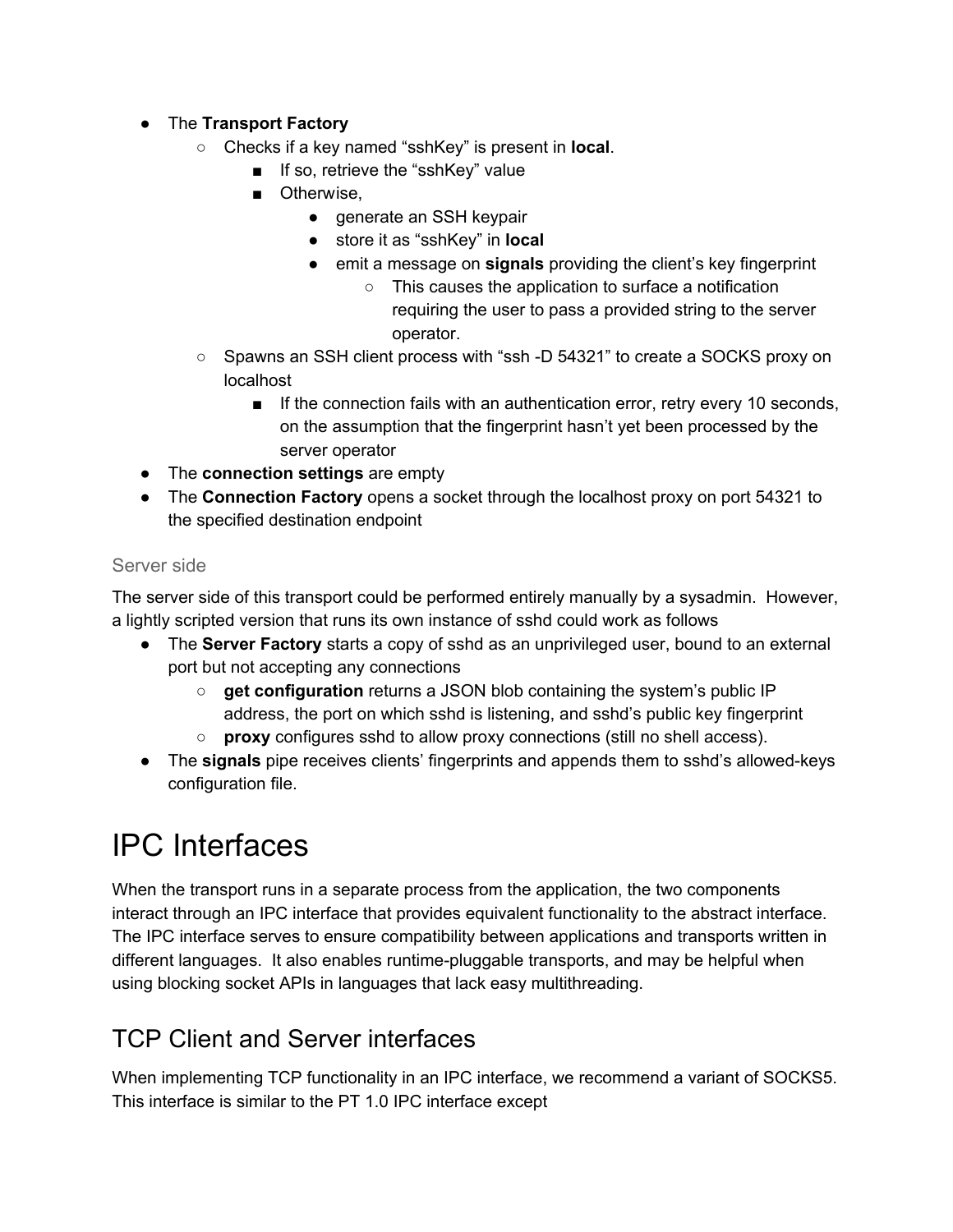- Instead of username/password authentication type, clients use
	- type 0x00 (no authentication required) if the **connection settings**are empty/null
	- otherwise type 0x80 (private method), following by **connection settings** serialized to UTF-8 JSON
- In a *bound transport*, no TCP destination endpoint is specified, so the SOCKS destination field is set to [::0]:0, i.e. port zero on the all-zeros IPv6 address.
- Instead of environment variables, the **configuration**is encoded as JSON and passed as a command-line argument to the executable
- Error messages are directed to STDERR
	- Fatal errors are also returned as nonzero exit codes following the [sysexits](https://www.freebsd.org/cgi/man.cgi?query=sysexits&sektion=3) [standard](https://www.freebsd.org/cgi/man.cgi?query=sysexits&sektion=3)
- State should be written to files only in the child process's current directory
- The **CMESSAGE**and **SMESSAGE**commands on STDOUT/STDIN represent messages from client to server and server to client, respectively.

## <span id="page-5-0"></span>UDP Interface

For IPC connections, transports should implement a compliant TURN server, implementing RFC 5766 (but TCP support is not required). As with the TCP client and server, **configuration**is passed as a JSON command-line argument, and metadata is passed between application and transport on STDIN and STDOUT. **Connection settings**are not supported (UDP is connectionless!).

## <span id="page-5-1"></span>Javascript Interfaces

These interfaces are designed to resemble components of the node.js networking API. The interfaces do not collide with one another, so a single object (e.g. a module object returned by require('transport-name')) can implement more than one of them.

## <span id="page-5-2"></span>TCP Client Interface

This interface mimics node's [net.createConnection](https://nodejs.org/dist/latest-v5.x/docs/api/net.html#net_net_connect_port_host_connectlistener) method and the "socks" npm [module'](https://www.npmjs.com/package/socks)s style.

```
interface ClientTransport {
  /** The localStorage and signals parameters are required by complex
transports, and ignored by simple ones. */createConnector(configuration:Object, localStorage:string,
signals:Stream) => [Connector];
}
interface Connector {
  isBound() \Rightarrow boolean;/**
```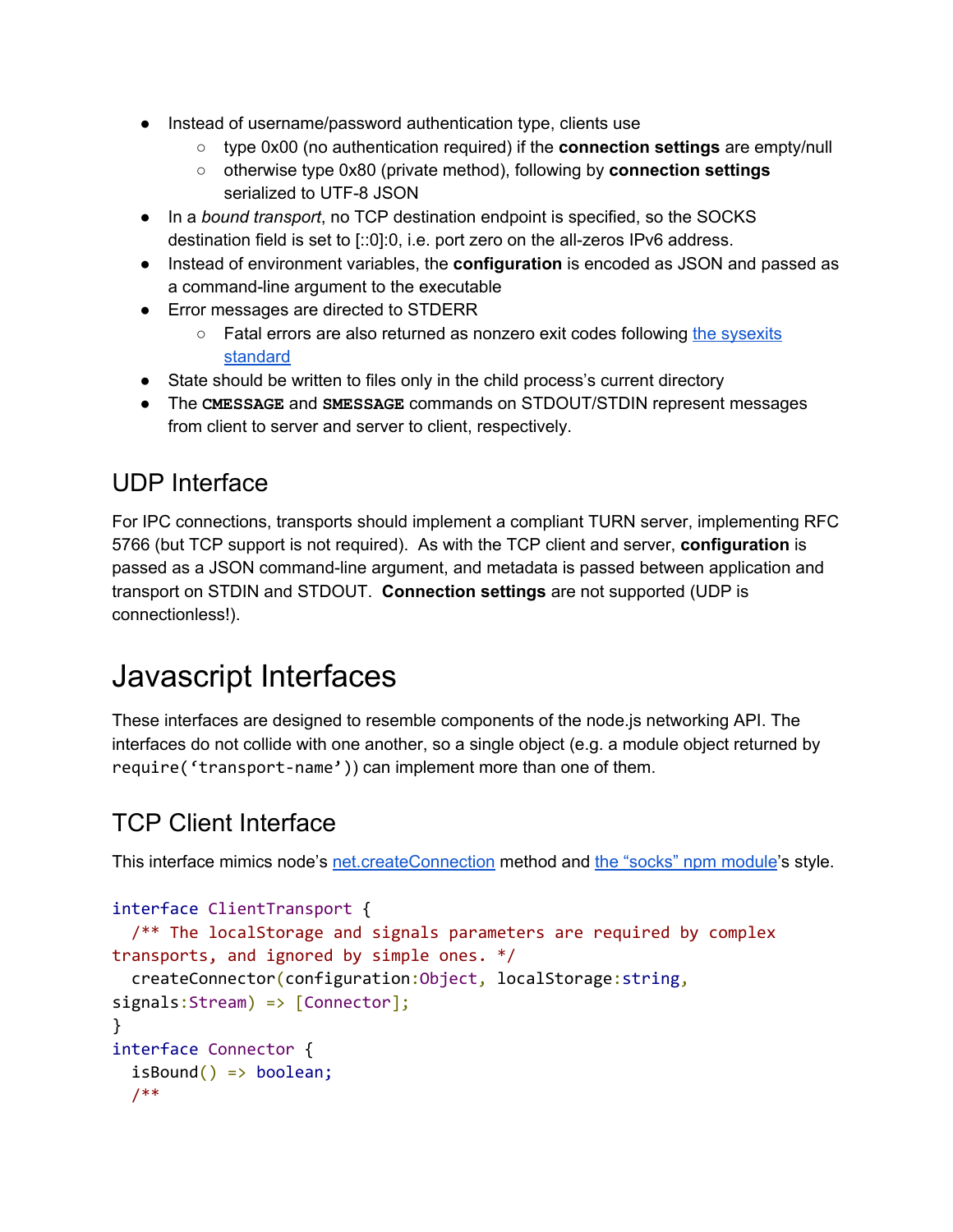```
* If isBound() returns true, then this connector has a fixed
  * destination. Otherwise, options| must indicate the destination host
  * and port.
  */
 createConnection(settings:Object, options:SocketOptions,
net.Socket;
 name:string;
}
```
Open questions:

● |localStorage| must be a string (path) to wrap the IPC interface, but for a transport implementer a higher-level object (e.g. HTML5 LocalStorage) might be more appropriate.

### <span id="page-6-0"></span>TCP Server Interface

Similar to client interface, this interface parallels node's [net.Server](https://nodejs.org/api/net.html#net_class_net_server) API.

```
interface ServerTransport {
  generateConfiguration() => {client:Object; server:Object;};
  createServer(configuration:Object, local:string, signals:Stream, options,
connectionListener) => net.Server+ServerManager;
  createProxy(configuration:Object, local:string, signals:Stream, options,
connectionListener) => ServerManager;
}
interface ServerManager {
  close(callback);
  getsstats() \Rightarrow Object;
```
<span id="page-6-1"></span>}

## UDP Interface

```
dgram.createSocket API.
interface UDPTransport {
 createConnector(configuration:Object, localStorage:string,
signals:Stream) => [UDPConnector]
}
interface UDPConnector {
 dgram.createSocket */
 createUDPSocket(options:Object)=>dgram.Socket
}
```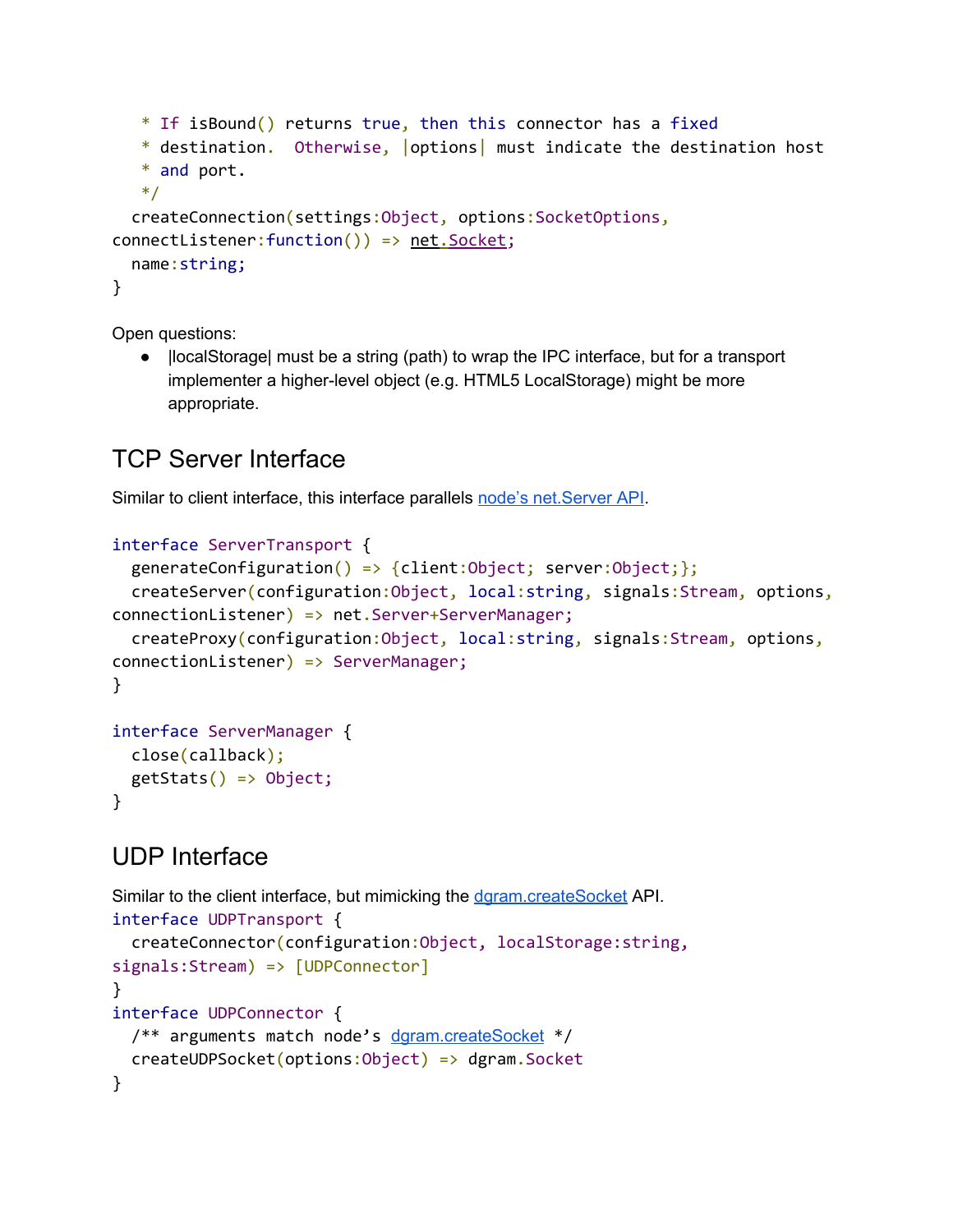## <span id="page-7-0"></span>Python interface

## # CLIENT‐SIDE # On the use side, a transport presents as implementing the same # functions as provided by the return value of socket.socket. # This can be implemented using an actual socket connecting to another # thread. class TransportFactory: """Adds support for one or more transports. Knows how to either find them locally in the process, or how to launch them in a separate binary, or find them already running. """ def\_\_init\_\_(self): """Initialize empty PluggableTransportSet""" def configure(self, configuration): """Configure with an opaque configuration string""" def getTransportNames(self, transports): """Return a list of supplied transport names""" def getConnectionFactory(self, transportName): """Returns a PluggableTransport for a given transport.""" class PluggableTransport: def getTransportName(self): """Return the name of this transport""" def getProxyConfiguration(self): """Return opaque string describing which proxy or proxy-set we're using.""" def configure(self, configuration): """Change the configuration for this factory.""" def isBound(self): """Return true iff the sockets made with this factory cannot connect to any address other than a hard-wired destination."""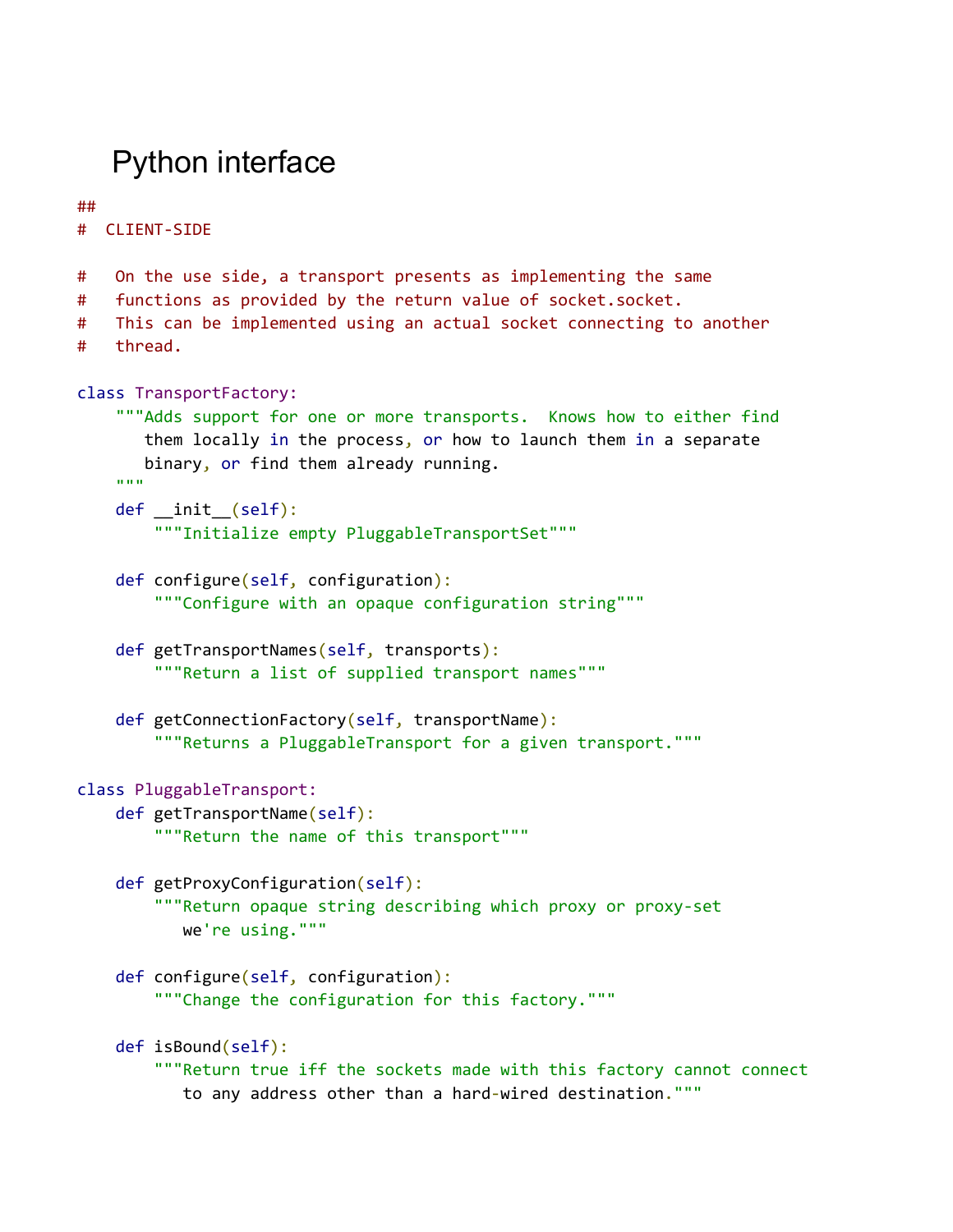```
def makeSocket(self, family, type_=None, protocol=None):
        """Construct a socket-like object. If this is a bound transport, then
           running connect() on this socket will set what PT server to
           connect to. If this is a free transport, then connect() on
           the socket will set the final destination to connect to,
           and the PT server has already been configured.
        "" "" ""
    def __call__(self, family, type_=None, protocol=None):
        """Drop-in replacement for socket.socket; alias for to makeSocket."""
    def createAsyncTransport(self, asyncLoop):
        """Configure this transport with an asyncio.BaseEventLoop; return an
           AyncPluggableTransport. Requires that Python has asyncio."""
class AsyncPluggableTransport:
    def create_connection(self, protocol_factory, host=None, port=None, *,
                          ssl=None, family=0, proto=0, flags=0, sock=None,
                          local_addr=None, server_hostname=None):
        """Replacement for BaseEventLoop.create connection."""
    def create_datagram_endpoint(protocol_factory, local_addr=None,
                                 remote addr=None, *,
                                 family=0, proto=0, flags=0,
reuse_address=None,
                                 reuse_port=None, allow_broadcast=None,
                                 sock=None):
        """Replacement for BaseEventLoop.create_datagram_endpoint."""
class MetaTransport(asyncio.Transport):
    """
    On the implementation side, a transport must be an asyncio.Protocol with
    the following methods.
    (Since asyncio is new in Python 3, this means that to get in-process
    support for a transport, you need to be running a new-ish python.
    I think we're okay with that.)
    "" "" ""
```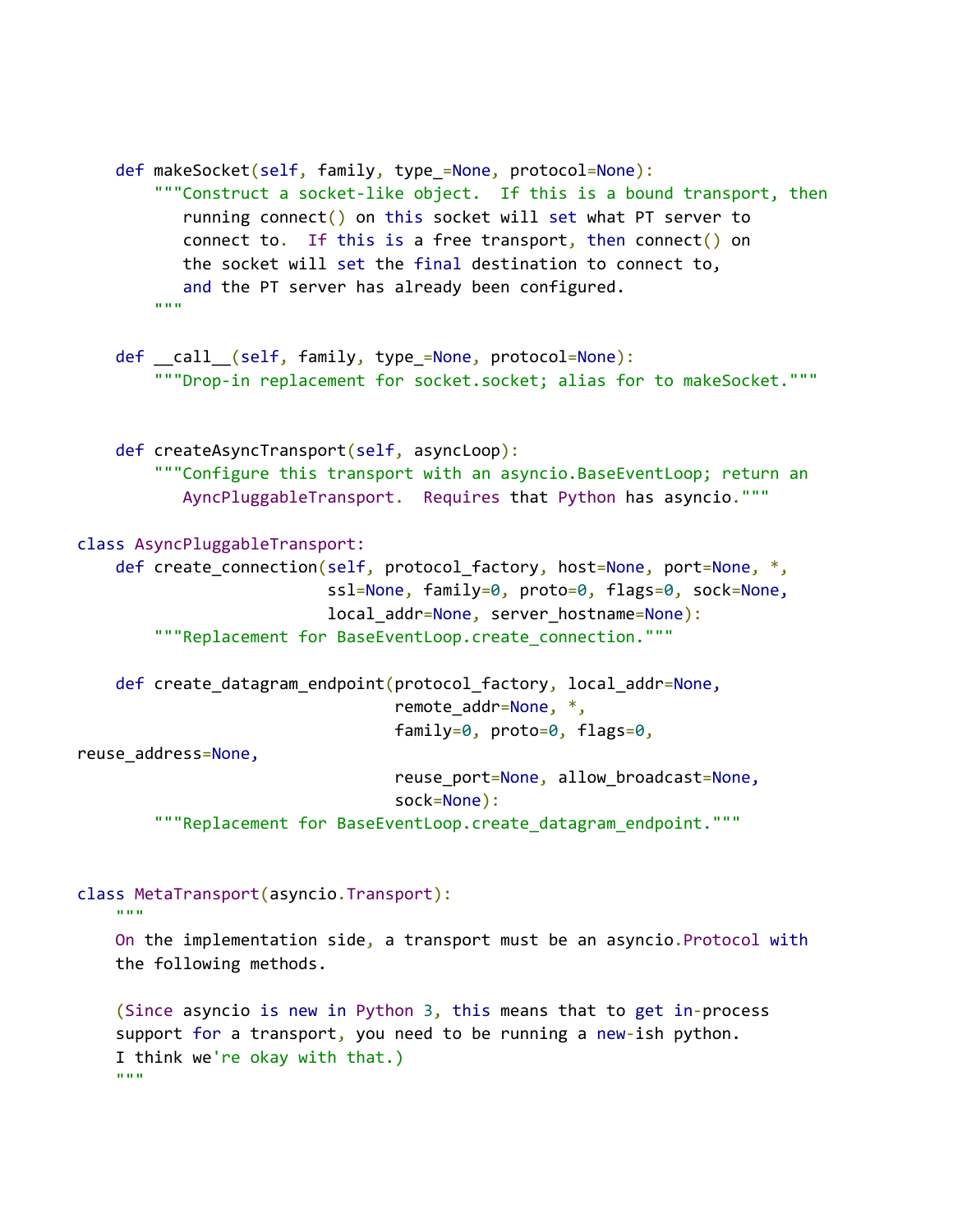```
def _init (self, eventLoop, configuration):
    """Associate this MetaTransport with a single event Loop"""
def getTransport(self, protocol, onConnect=None):
    """Return an asyncio. Transport object that will pass incoming bytes
       to 'protocol', and handle outgoing bytes. Inform 'onConnect' when
       the Transport is ready."""
```
## <span id="page-9-0"></span>Adapters

Adapters enable components written to these different interfaces to work together, to the greatest extent possible.

### <span id="page-9-1"></span>Common case: IPC adapters

When an application uses a transport that is written in the same language, it has the option of integrating the transport into its language-specific build system. When they are in different languages, they must communicate through the IPC interface. To minimize duplication of effort, each language will have an *application IPC adapter*, which exposes the language-specific transport interface by wrapping the IPC interface, and a matching *transport IPC adapter*, which does the reverse.

<span id="page-9-2"></span>These IPC adapters also allow applications to support plugging in new transports at runtime.

### Special cases

#### <span id="page-9-3"></span>PT 1.0 Compatibility

The IPC interface for a bound TCP transport is structurally similar and functionally equivalent to the PT 1.0 interface, both client and server. Adapters between these interfaces would allow existing application to use new transports, and allow new applications to use existing transports.

#### <span id="page-9-4"></span>Cross-compilation and cross-linking

If two languages are compatible via cross-compilation or cross-language linking, then a suitable adapter (effectively a cross-language "binding") can enable in-process transport usage. This is likely to be relevant when using Go transports in Javascript applications.

#### <span id="page-9-5"></span>Bound vs. Free

Bound and free transports can be interconverted using appropriate adapters. However, converting a bound transport into a free transport requires multiplexing several streams through